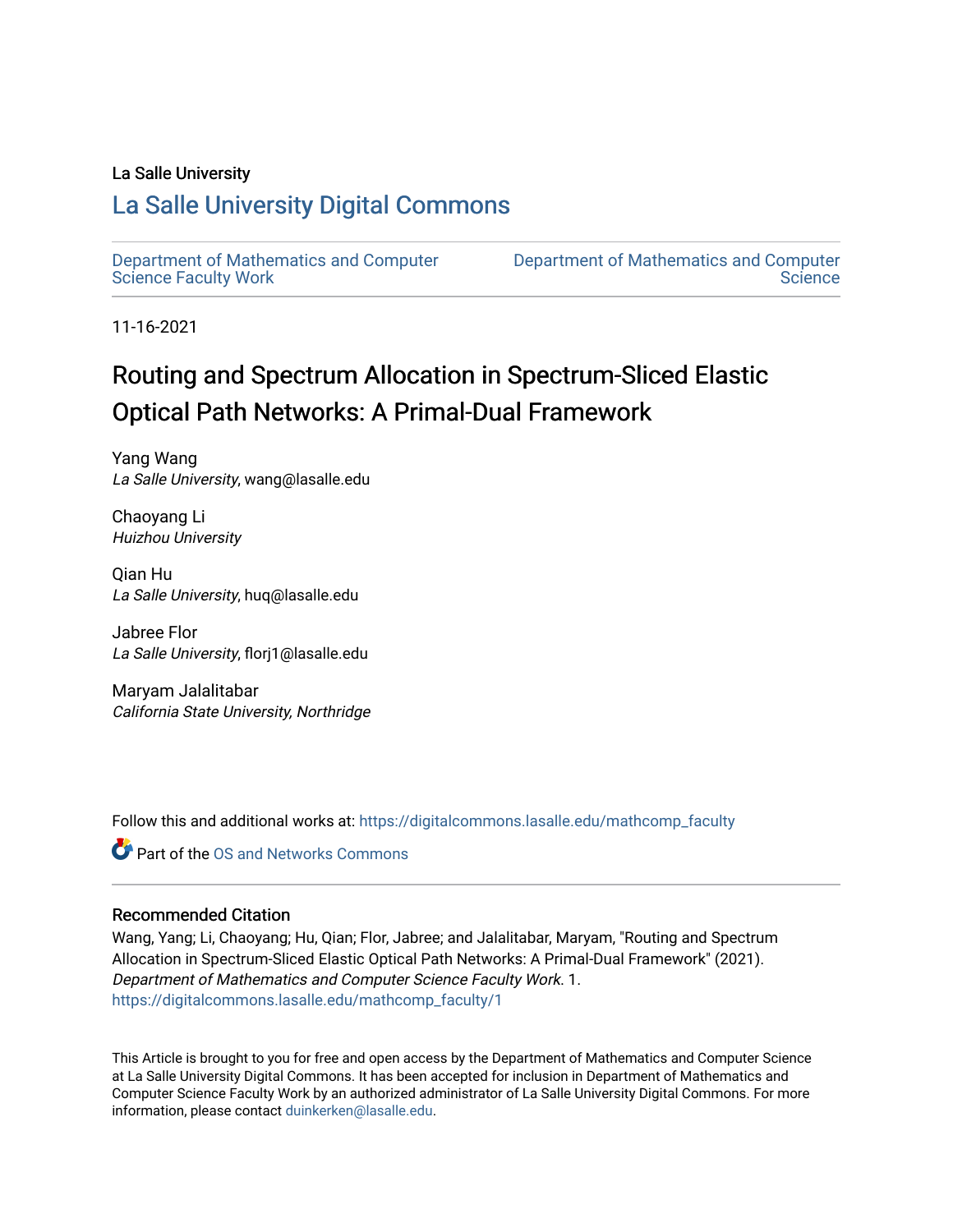![](_page_1_Picture_0.jpeg)

![](_page_1_Picture_1.jpeg)

# *Article* **Routing and Spectrum Allocation in Spectrum-Sliced Elastic Optical Path Networks: A Primal-Dual Framework**

**Yang Wang 1,\*, Chaoyang Li 2,\*, Qian Hu <sup>1</sup> , Jabree Flor <sup>1</sup> and Maryam Jalalitabar <sup>3</sup>**

- <sup>1</sup> Department of Math and Computer Science, La Salle University, Philadelphia, PA 19141, USA; huq@lasalle.edu (Q.H.); florj1@lasalle.edu (J.F.)
- <sup>2</sup> School of Computer Science and Engineering, Huizhou University, Huizhou 516007, China<br><sup>3</sup> Department of Computer Science, California State University, Northridge, Los Angeles, CA
- <sup>3</sup> Department of Computer Science, California State University, Northridge, Los Angeles, CA 91330, USA; maryam.jalalitabar@csun.edu
- **\*** Correspondence: wang@lasalle.edu (Y.W.); chaoyangli@hzu.edu.cn (C.L.)

**Abstract:** The recent decade has witnessed a tremendous growth of Internet traffic, which is expected to continue climbing for the foreseeable future. As a new paradigm, Spectrum-sliced Elastic Optical Path (SLICE) networks promise abundant (elastic) bandwidth to address the traffic explosion, while bearing other inherent advantages including enhanced signal quality and extended reachability. The fundamental problem in SLICE networks is to route each traffic demand along a lightpath with continuously and consecutively available sub-carriers, which is known as the Routing and Spectrum Allocation (RSA) problem. Given its NP-Hardness, the solutions to the RSA problem can be classified into two categories: optimal solutions using link-based, path-based, and channel-based Integer Linear Programming (ILP) models, which require extensive computational time; and sub-optimal heuristic and meta-heuristic algorithms, which have no guarantee on the solution quality. In this work, inspired by a channel-based ILP model, we propose a novel primal-dual framework to address the RSA problem, which can obtain a near-optimal solution with guaranteed per-instance closeness to the optimal solution.

**Keywords:** RSA; SLICE; decomposition

#### **1. Introduction**

The recent decade has witnessed a tremendous growth of Internet traffic, which is expected to continue climbing for the foreseeable future. Recently, Spectrum-sliced Elastic Optical Path (SLICE) networks [\[1](#page-11-0)[–3\]](#page-12-0) have come to light as a promising solution to resolve this traffic explosion. In traditional Wavelength Division Multiplexing (WDM) networks, spectrum resources are coarsely managed at the level of wavelengths (that are separated from each other with fixed guard-bands). In SLICE networks, a traffic demand is accommodated with a group of consecutive sub-carriers, and neighboring sub-carriers can overlap partially in the spectrum domain  $[1-3]$  $[1-3]$ . As a single sub-carrier has a finer granular than a wavelength and consecutive sub-carriers can overlap without the fixed guard-bands, SLICE networks can better deliver both sub-wavelength and super-wavelength traffic accommodation [\[2\]](#page-11-1). In addition, SLICE networks have other inherent advantages such as enhanced signal quality and extended reachability [\[2\]](#page-11-1).

It remains a challenging but fundamental problem to efficiently allocate lightpaths in SLICE networks to accommodate traffic demands, which is known as the Routing and Spectrum Allocation (RSA) problem [\[4\]](#page-12-1). The challenges originate from three major constraints. First, one has to allocate continuously free sub-carriers along a path to fulfill the demand. Second, the chosen free sub-carriers should as well be consecutive ones in the spectrum domain (i.e., the *sub-carrier consecutiveness* constraint). Third, the guard-bands between lightpaths are not predetermined and have to be decided at run time. The RSA problem is shown to be NP-Hard [\[4\]](#page-12-1), and the solutions to the RSA problem can be classified

![](_page_1_Picture_13.jpeg)

**Citation:** Wang, Y.; Li, C.; Hu, Q.; Flor, J.; Jalalitabar, M. Routing and Spectrum Allocation in Spectrum-Sliced Elastic Optical Path Networks: A Primal-Dual Framework. *Electronics* **2021**, *10*, 2809. [https://doi.org/](https://doi.org/10.3390/electronics10222809) [10.3390/electronics10222809](https://doi.org/10.3390/electronics10222809)

Academic Editor: Martin Reisslein

Received: 30 September 2021 Accepted: 3 November 2021 Published: 16 November 2021

**Publisher's Note:** MDPI stays neutral with regard to jurisdictional claims in published maps and institutional affiliations.

![](_page_1_Picture_18.jpeg)

**Copyright:** © 2021 by the authors. Licensee MDPI, Basel, Switzerland. This article is an open access article distributed under the terms and conditions of the Creative Commons Attribution (CC BY) license (https:/[/](https://creativecommons.org/licenses/by/4.0/) [creativecommons.org/licenses/by/](https://creativecommons.org/licenses/by/4.0/)  $4.0/$ ).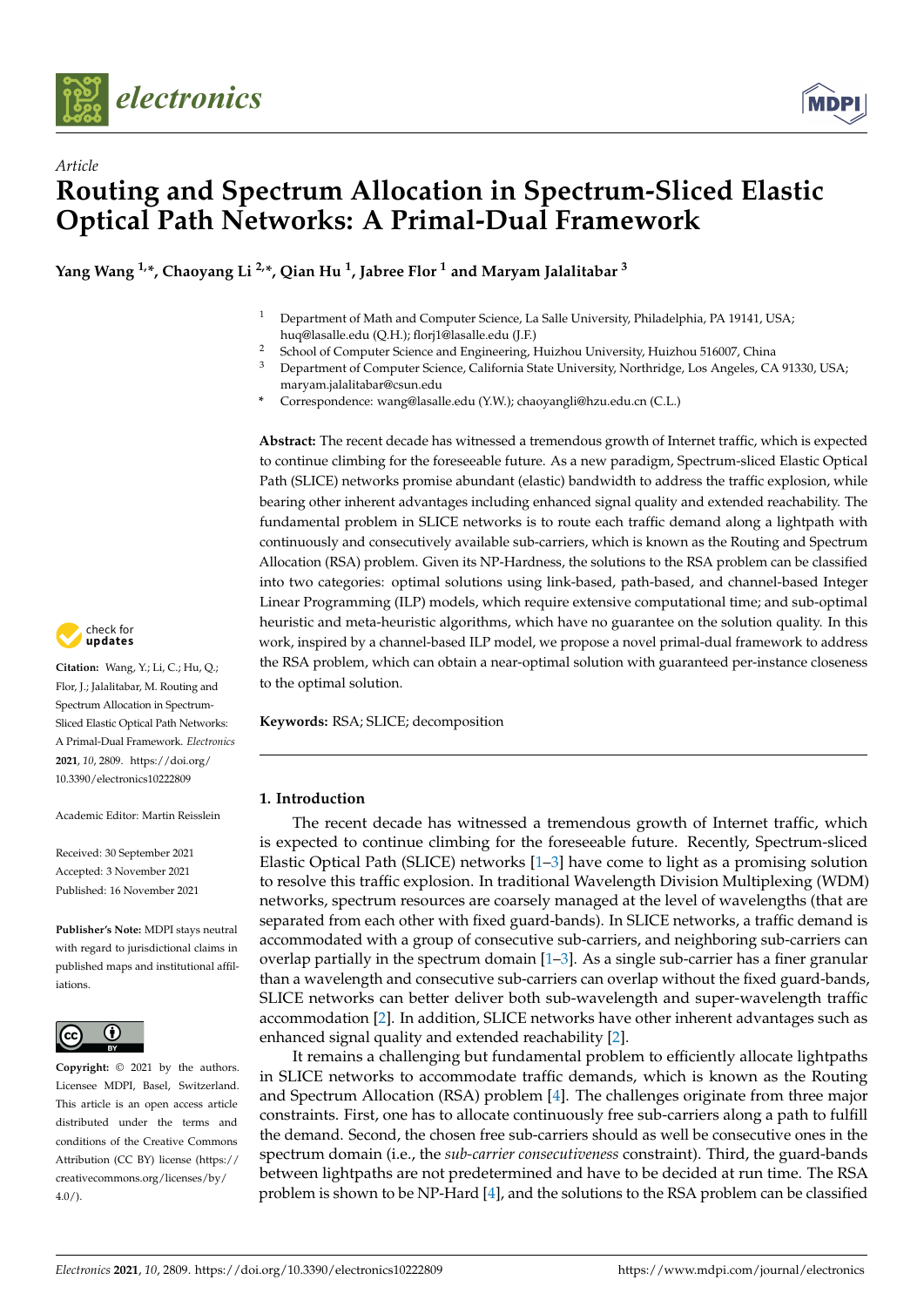into two categories. First, optimal solutions provided by link-based, path-based, and channel-based Integer Linear Programming (ILP) models. We note that channel-based models inherently capture the second and third constraints above explicitly, thus leading to a compact formulation. Second, sub-optimal heuristic algorithms and meta-heuristic algorithms. Overall, ILP-based approaches demand prohibitive computational time, which limits their applicability in reality; and methods that are heuristic in nature lack guaranteed closeness to the optimal solution.

We seek to avoid the above limitations of existing approaches, and propose a novel primal-dual solution framework to the RSA problem in this paper. Inspired by a compact channel-based ILP solution, we explore the relaxation and decomposition of the model based on the dual variables or Lagrange multipliers of complex coupling constraints, which leads to an upper bound (UB) of the problem. The dual multipliers obtained from above are then fed into a Primal algorithm for obtaining a lower bound (LB) of the problem. Our framework employs these two processes to update the UB and LB iteratively, resulting in a near-optimal solution with a per-instance guarantee on its closeness to the optimal solution.

The rest of the paper is organized as follows. In Section [2,](#page-2-0) we present the network model, the definition, and a compact ILP model of the studied problem. In Section [3,](#page-4-0) we explore relaxation and decomposition of the ILP model, and propose an exact solution to the resulting problem. In Section [4,](#page-6-0) we present the primal-dual framework. In Section [5,](#page-8-0) we evaluate the proposed framework. In Section [6,](#page-10-0) we review related literature, and we conclude this work in Section [7.](#page-11-2)

#### <span id="page-2-0"></span>**2. Network Model, Problem Definition, and a Channel-Based ILP Model**

In this section, we present the network model, problem definition and complexity, and a channel-based ILP model of the studied problem.

#### *2.1. Network Model*

A SLICE network is modeled as a graph *G*(*V*, *E*, *S*): *V* consists of nodes of the network; *E* contains the set of directional fibers connecting nodes in *V*; and *S* is the group of subcarriers on each fiber. The set of traffic demands is denoted as  $D = \{d_i\}$   $(i = 1, 2, 3 \dots, |D|)$ , and  $B_{d_i}$  denotes the required number of sub-carriers for demand  $d_i$ . Figure [1](#page-2-1) shows an example of the SLICE network with six nodes and  $S = \{0, 1, 2, 3\}$  (i.e.,  $|S| = 4$ ) for each fiber. In Figure [1,](#page-2-1) the sub-carrier usage of fiber links are only shown for those with partial sub-carriers occupied (i.e., in shadow). In addition, for this example, there is only one demand  $d_1$  (from node *B* to node *F*) in the set *D*.

<span id="page-2-1"></span>![](_page_2_Figure_9.jpeg)

**Figure 1.** An Example of a Six-Node Network.

The sub-carrier consecutiveness constraint requires the allocation of a block of  $B_d$ consecutive sub-carriers for a demand *d*. This requirement can be explicitly captured with the concept of channel [\[5,](#page-12-2)[6\]](#page-12-3). Note that we exclude the consideration of guard-bands in this paper since which can as well be treated as part of the channel [\[4](#page-12-1)[,5\]](#page-12-2). In Figure [1,](#page-2-1)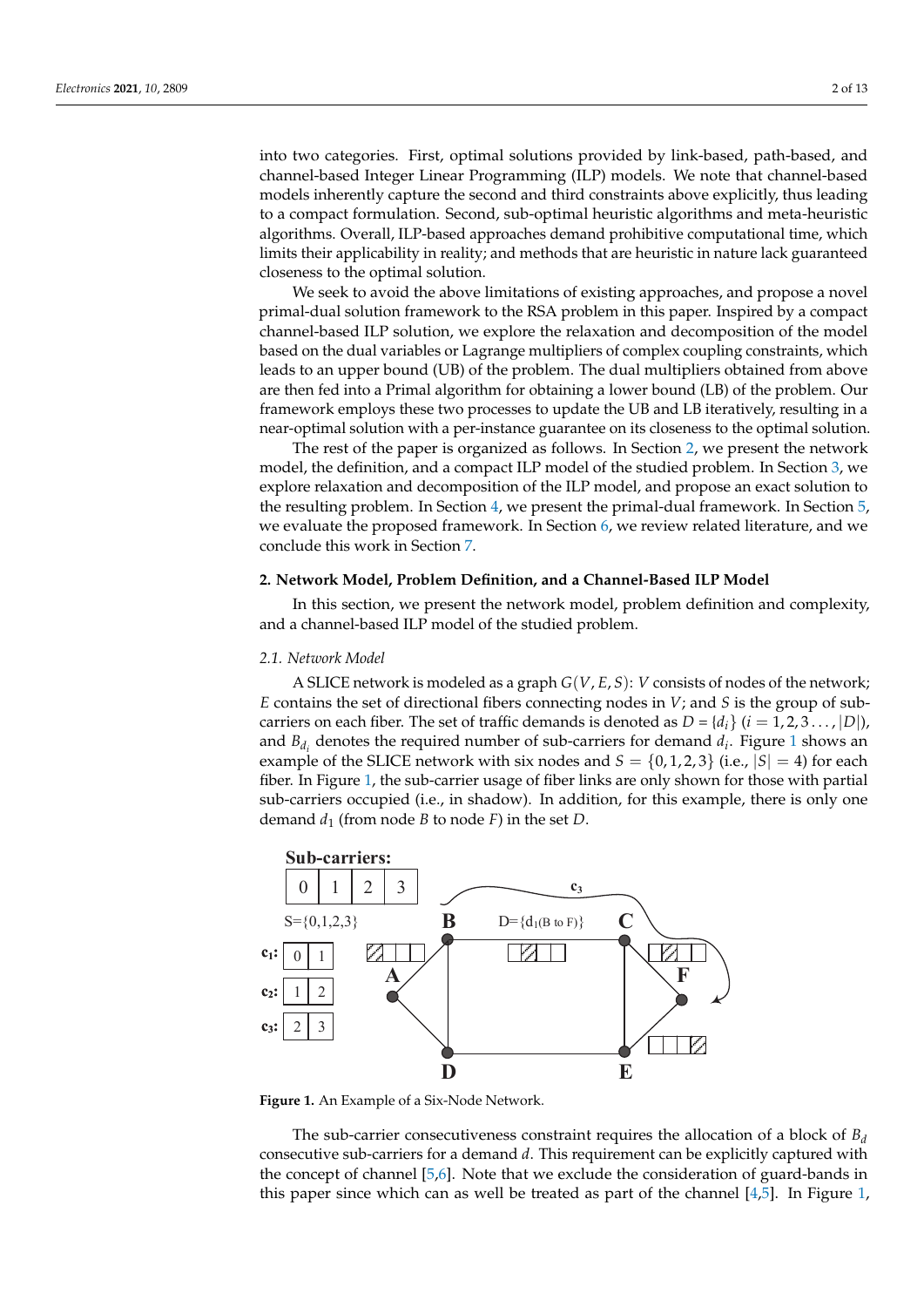for example, assuming that the demand size of  $d_1$  is 2, one can have three channels of  $c_1$ , *c*2, and *c*3, with two sub-carriers each. Some of the channels, however, cannot be used to accommodate demands when sub-carriers within are occupied. For instance, in Figure [1,](#page-2-1) for the request  $d_1$  of size 2 between *B* and *F* along the path *B*-*C*-*F*, only channel  $c_3$  can be allocated.

**Definition 1.** *Channel—A* channel *is a block of consecutive sub-carriers of size B<sup>d</sup> for a request d.*

#### *2.2. Problem Definition*

The formal definition of the studied problem is stated below.

**Definition 2.** *Routing and Spectrum Allocation with Optimal Revenue (ROR)—given the demand set D, and a SLICE network G*(*V*, *E*, *S*)*, the ROR problem aims to achieve the maximum revenue by satisfying requests from D with available channels along the routes of requests.*

Note that our general definition leaves the freedom for exact ways of defining the revenue. Some typical definitions of revenue, however, are addressed in the subsection below. We further note that the ROR problem is NP-Hard, as shown in Theorem 1.

#### **Theorem 1.** *The ROR problem is NP-Hard.*

**Proof of Theorem 1.** One can simply reduce a regular RSA problem [\[4\]](#page-12-1) to the ROR problem by setting the revenue of each request to be the same. Thus the ROR problem is NP-Hard. □

#### *2.3. A Channel-Based Model for the ROR Problem*

Next we adapt the channel-based ILP model from [\[5\]](#page-12-2) and present it below, which adopts the following variables/notations.

| $x_d$ :          | 0 if demand $d$ is not accommodated, 1 otherwise;                     |
|------------------|-----------------------------------------------------------------------|
| $y_{p,c}$ :      | 1 for the chosen channel $c$ along the chosen path $p$ , 0 otherwise; |
| $p(d)$ :         | the path set for demand d;                                            |
| $c(d)$ :         | the channel set for demand d;                                         |
| $R_d$ :          | the revenue factor for accepting demand d;                            |
| $\theta_{p,e}$ : | 1 if path p includes $e \in E$ as an edge, 0 otherwise;               |
| $r_{c,s}$ :      | 1 if channel $c$ contains sub-carrier $s$ , 0 otherwise.              |

Each demand is associated with a revenue factor *R<sup>d</sup>* , which may reflect the incentive of accepting demand *d*. The resulting objective of maximizing the total revenue is expressed as in Equation [\(1\)](#page-3-0). We discuss two typical ways of defining  $R_d$ . One can set  $R_d = 1$  for  $\forall d \in D$ , then revenue is reflected as the total number of accepted requests in Equation [\(2\)](#page-3-1). Likewise, one can set  $R_d = B_d \ \forall d \in D$ , then revenue is reflected as the total volume of accommodated requests as in Equation [\(3\)](#page-3-2).

<span id="page-3-0"></span>
$$
MAX \sum_{d \in D} x_d \times R_d \tag{1}
$$

<span id="page-3-1"></span>
$$
MAX \sum_{d \in D} x_d \tag{2}
$$

<span id="page-3-2"></span>
$$
MAX \sum_{d \in D} x_d \times B_d \tag{3}
$$

There are only two groups of constraints in this compact model (and the sub-carrier consecutiveness constraint is already taken into account implicitly). The constraints of Equation [\(4\)](#page-4-1) ensure that demand *d* is accepted when one and only one channel along its route is chosen (i.e.,  $y_{p,c} = 1$ ). In addition, Equation [\(5\)](#page-4-2) is employed to avoid a sub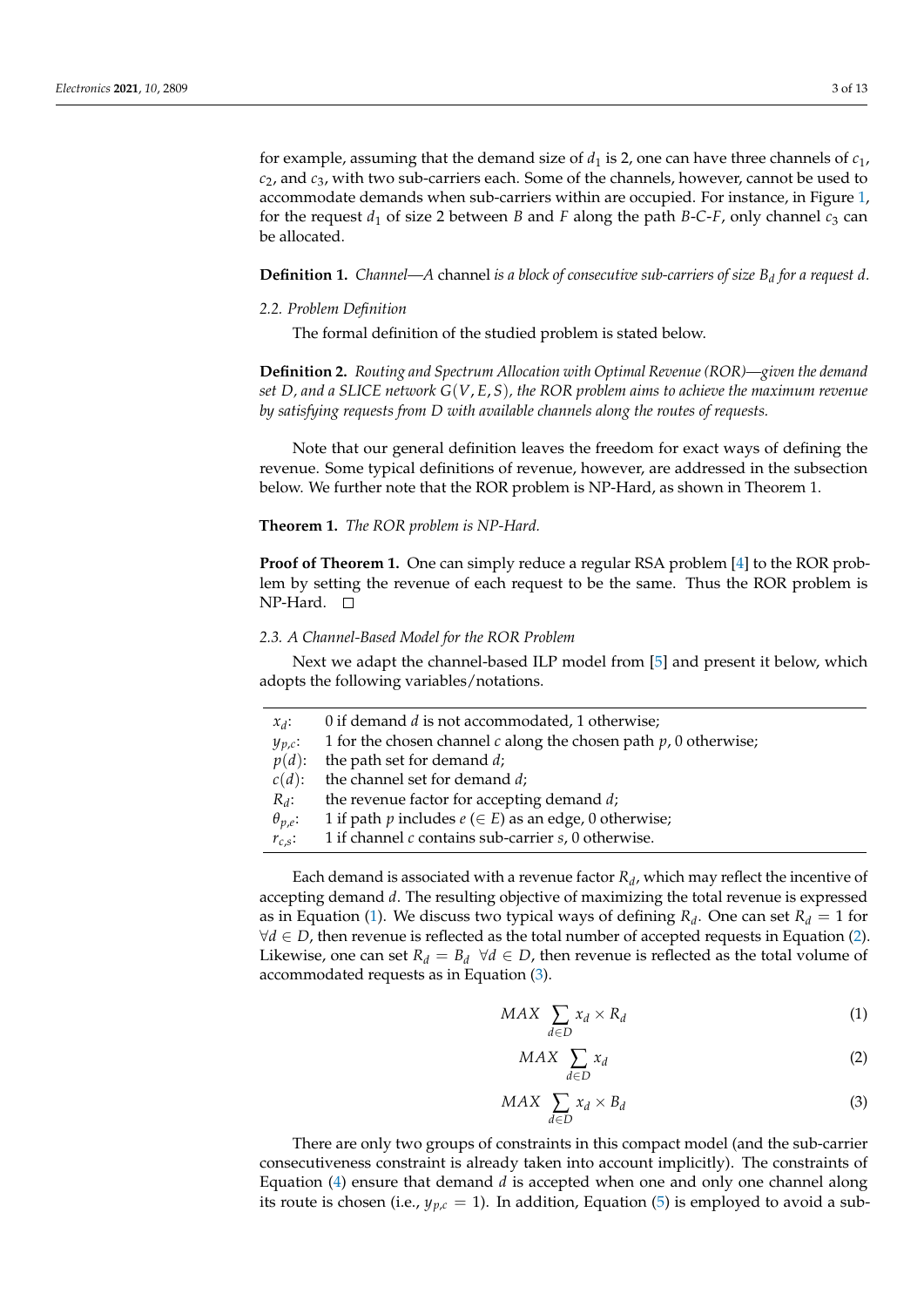carrier clash, which happens only when two conditions are both satisfied: first, a given sub-carrier appears in overlapping channels of multiple requests; the given sub-carrier is over a common fiber link that resides in paths of those requests.

<span id="page-4-1"></span>
$$
x_d = \sum_{p \in p(d)} \sum_{c \in c(d)} y_{p,c} \quad \forall d \in D \tag{4}
$$

<span id="page-4-2"></span>
$$
\sum_{d \in D} \sum_{p \in p(d)} \sum_{c \in c(d)} (r_{c,s} \times \theta_{p,e} \times y_{p,c}) \le 1 \ \forall e \in E, s \in S
$$
 (5)

One well-known issue with a model that is path-based in nature is the potential exponential number of path-related variables (i.e.,  $y_{p,c}$ ). Interestingly, with our proposed framework, we can obtain solutions based on the above model without this issue.

#### <span id="page-4-0"></span>**3. Resolve the Channel-Based Model: Relaxation, Decomposition and Channel-Graph-Based Algorithm**

In this section, we apply relaxation, and decomposition in sequence to the channelbased model, resulting in a simplified model that can be exactly resolved by a Channel-Graph-based algorithm.

#### *3.1. Relaxation of the Channel-Based Model*

Note that the most complex constraints of the channel-based ROR model lie in Equation [\(5\)](#page-4-2). We take the dual variables of Equation (5) (i.e.,  $\lambda_{e,s}$  ( $\geq$ 0)), and apply Lagrange relaxation to the constraints of Equation [\(5\)](#page-4-2) (with the aim of simplifying the channel-based model). The revised objective is shown in Equation [\(6\)](#page-4-3). The resulting Relaxed model consists of Equation [\(6\)](#page-4-3) and Equation [\(7\)](#page-4-4), and is referred to as the R model hereafter.

<span id="page-4-3"></span>
$$
MAX \sum_{d \in D} x_d * R_d + \sum_{e \in E, s \in S} \lambda_{e,s} - \sum_{e \in E, s \in S} (\lambda_{e,s} \times \sum_{d \in D} \sum_{p \in p(d)} \sum_{c \in c(d)} (r_{c,s} \times \theta_{p,e} \times y_{p,c})) \tag{6}
$$

<span id="page-4-4"></span>
$$
x_d = \sum_{p \in p(d)} \sum_{c \in c(d)} y_{p,c} \quad \forall d \in D \tag{7}
$$

It remains to address two issues to resolve the original ROR problem. First, one needs to find the optimal  $\lambda_{e,s}$  for the R model, which essentially solves the dual problem of the R model and can be addressed with a Sub-gradient algorithm. Second, one needs to resolve the R model at any given dual variables *λe*,*<sup>s</sup>* , namely the R(*λe*,*s*) model, which is further elaborated below.

#### *3.2. Decomposition of the R(λe*,*s) Model*

It can be observed that, in the  $R(\lambda_{e,s})$  model, for a given demand *d*, constraints of Equation [\(7\)](#page-4-4) are not coupled with that of any other demands. This observation inspires us to further decompose the  $R(\lambda_{e,s})$  model on a per-demand basis. The resulting model consists of Equation [\(8\)](#page-4-5), and Equation [\(9\)](#page-4-6) as the objective and constraints, respectively. Note that the term  $\sum_{e,s}\lambda_{e,s}$  in the objective of Equation [\(6\)](#page-4-3) is a constant at any fixed dual variables, thus it is excluded in Equation [\(8\)](#page-4-5).

<span id="page-4-5"></span>MAX 
$$
x_d * R_d - \sum_{e \in E, s \in S} (\lambda_{e,s} \times \sum_{p \in p(d)} \sum_{c \in c(d)} (r_{c,s} \times \theta_{p,e} \times y_{p,c}))
$$
 (8)

<span id="page-4-6"></span>
$$
x_d = \sum_{p \in p(d)} \sum_{c \in c(d)} y_{p,c} \tag{9}
$$

We refer to above Decomposed Relaxed model as the DR model. Note that after the DR model for each demand is resolved, one can combine the solutions to resolve the  $R(\lambda_{e,s})$  model.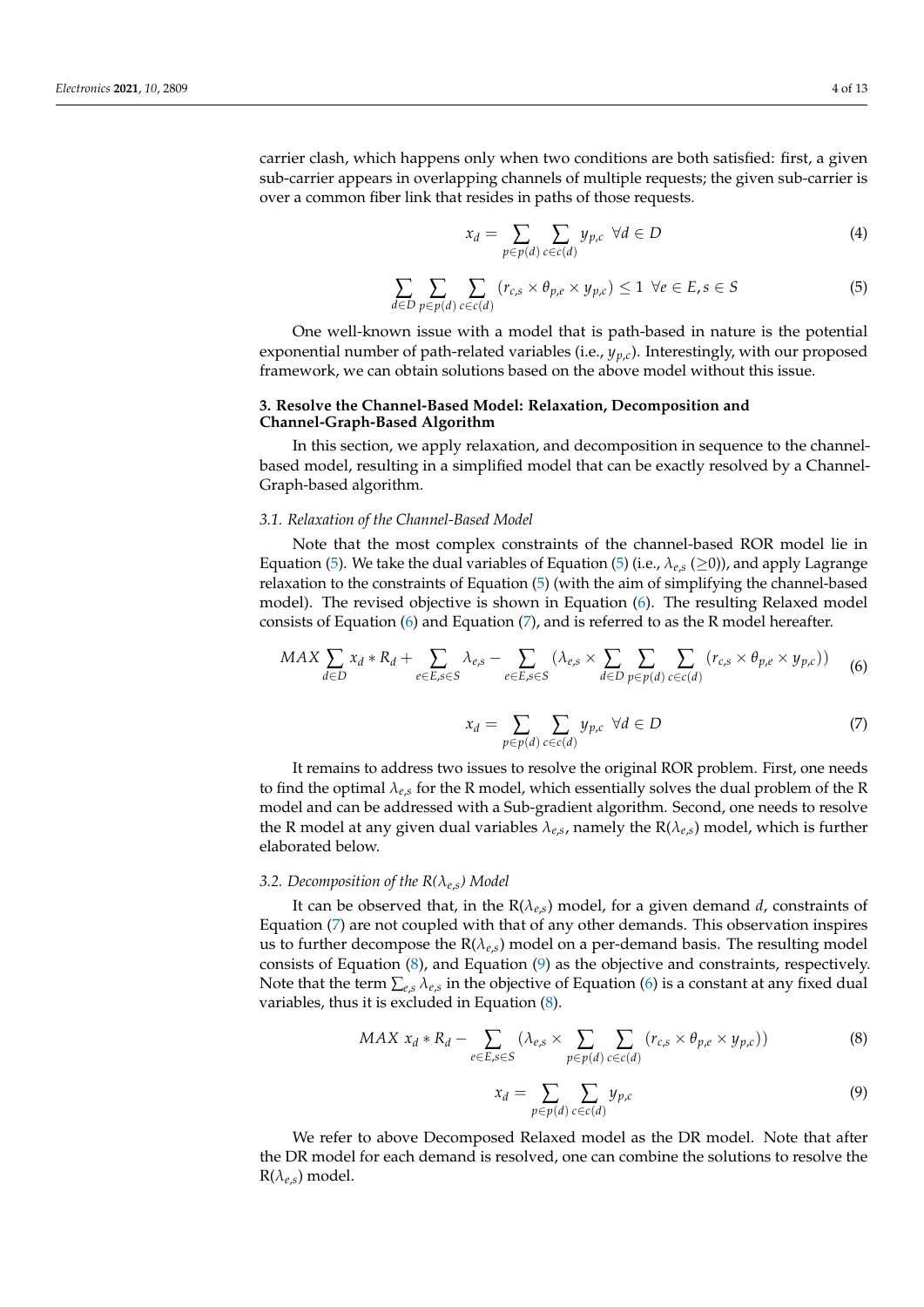#### *3.3. Channel-Graph-Based Algorithm for the DR Model*

Now we design a polynomial time algorithm to resolve the DR model based on the concept of Channel-Graph. A Channel-Graph is a snapshot of the network at a particular channel, thus there are at most  $|S| - B_d + 1$  Channel-Graphs for a demand *d*. An example of the Channel-Graph (CG) construction for the six-node network in Figure [1](#page-2-1) is shown in Figures [2](#page-5-0)[–4.](#page-5-1) We assume that the demand  $d_1$  has a size of 2, which leads to three possible channels: *c*1, *c*2, and *c*<sup>3</sup> in Figure [1,](#page-2-1) with respective Channel-Graphs shown in Figures [2–](#page-5-0)[4.](#page-5-1) As an example, in Figure [2](#page-5-0) of channel *c*1, link *A*-*B*, link *B*-*C*, and link *C*-*F* are removed from the original network due to the occupancy of sub-carriers of *c*<sup>1</sup> (i.e., Sub-carrier 0 or 1) on those three links.

<span id="page-5-0"></span>![](_page_5_Figure_4.jpeg)

**Figure 2.** Channel Graph for *c*1.

![](_page_5_Figure_6.jpeg)

**Figure 3.** Channel Graph for *c*2.

<span id="page-5-1"></span>![](_page_5_Figure_8.jpeg)

**Figure 4.** Channel Graph for *c*3.

Based on the channel-graphs, Algorithm [1](#page-6-1) provides an exact solution for the DR model of each demand. Variable *i* in Line 1 is the index of all possible channels for demand *d* (i.e.,  $1 \le i \le |S| - B_d + 1$ ). Lines 4 to 7 construct the channel-graph for each channel (say *c*), and assign the weight of an edge *e* as  $\sum_{s \in c} (\lambda_{e,s} \times r_{c,s})$ . The rational of this weight assignment is further elaborated below in the proof of Theorem 2. Lines 8 to 12 employ the Dijkstra's algorithm for the shortest path over all channel-graphs to decide the best channel (i.e., *Ch*) and path (i.e., *P f*). *C<sup>d</sup>* represents the weight of the found shortest path. As shown in Lines 14 to 17, a demand is accepted (i.e.,  $x_d = 1$ , and  $y_{Pf,Ch} = 1$ ) if  $C_d \leq R_d$ (i.e., non-negative revenue). As shown in Theorem 2, we claim that Algorithm [1](#page-6-1) exactly resolves the DR model.

#### **Theorem 2.** *Algorithm [1](#page-6-1) resolves DR model of a demand d optimally.*

**Proof of Theorem 2.** For a given demand *d*, note that the corresponding DR model only has a single constraint in Equation [\(9\)](#page-4-6). Equation [\(9\)](#page-4-6) essentially corresponds to a path and channel selection for demand *d* (i.e., *yp*,*c*). With the constructed channel-graphs, we can separately examine the objective of the model per channel if the weight of the edges in each channel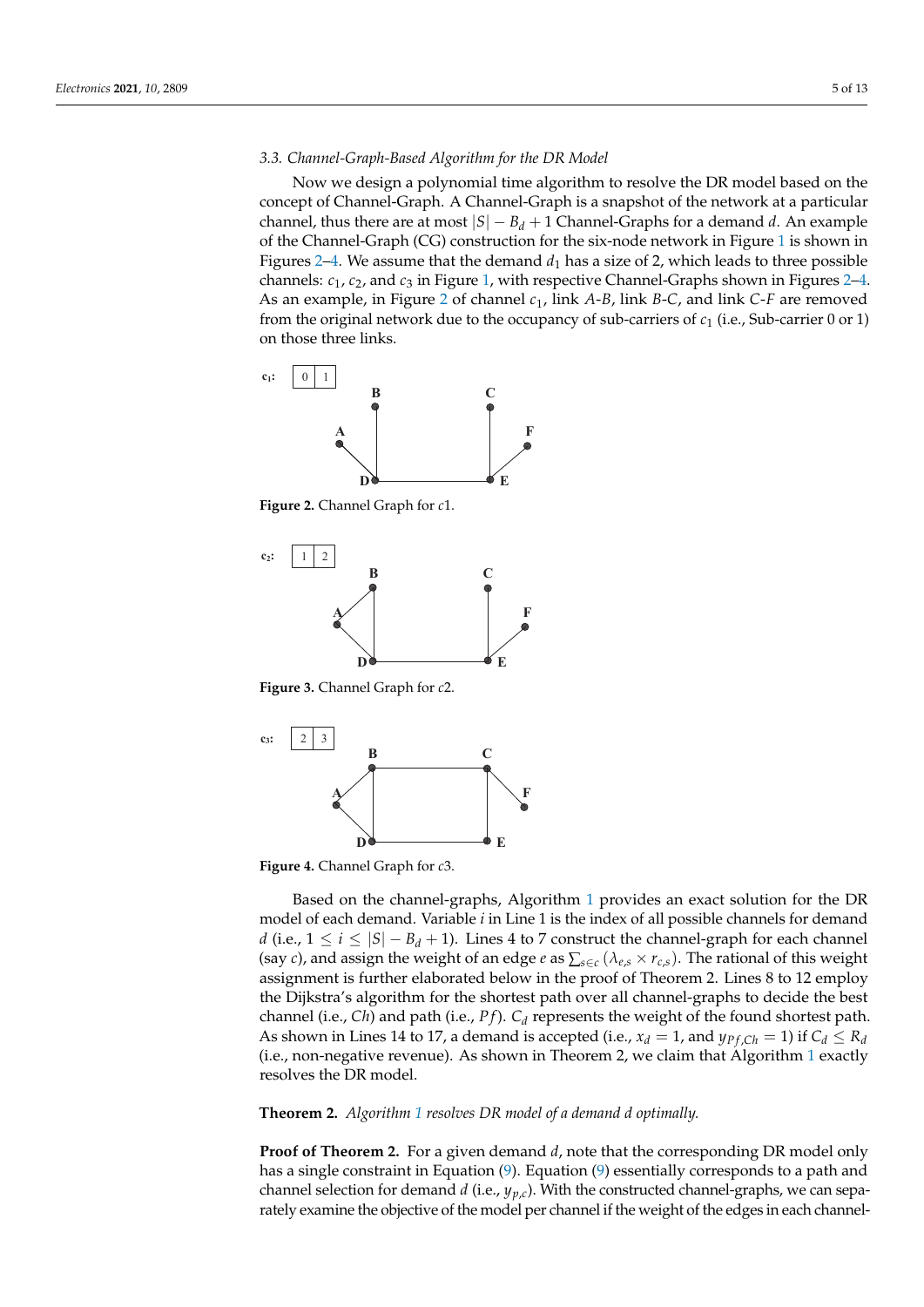graph is properly assigned. For a demand *d*, the maximization of the objective is equivalent to the minimization of the term  $\sum_{e\in E,s\in S}$   $(\lambda_{e,s}\times \sum_{p\in p(d)}\sum_{c\in c(d)}(r_{c,s}\times \theta_{p,e}\times y_{p,c}))$ . We reformulate this term as  $\sum_{e \in E, c \in C} \sum_{p \in p(d)} (y_{p,c} \times \theta_{p,e} \times \sum_{s \in S} (\lambda_{e,s} \times r_{c,s}))$ . This inspires us to assign weight as  $\sum_{s \in c} (\lambda_{e,s} \times r_{c,s})$  for link *e* on the channel *c*, thus the minimum weight path over all channel-graphs of demand *d* leads to the minimization of the term  $\sum_{e\in E,s\in S}(\lambda_{e,s}\times \sum_{p\in p(d)}\sum_{c\in c(d)}(r_{c,s}\times \theta_{p,e}\times y_{p,c}))$ , and further the optimization of the DR model. □

<span id="page-6-1"></span>**Algorithm 1** Channel-Graph-Based Algorithm for DR Model of Demand *d*.

```
1: i \leftarrow 12: C_d \leftarrow R_d3: for i \leq |S| - s_d + 1 do
 4: Make a copy of the original network, namely CGi,d
 5: for all Link e \in CG_{i,d} do
 6: Remove e from CG_{i,d} if Channel i is not available on e, otherwise:
 7: w_e \leftarrow \sum_{s \in i} (\lambda_{e,s} \times r_{i,s})8: end for
 9: Obtain the minimum weight path on CGi,d using Dijkstra's algorithm (assume that
    the found path p has weight W)
10: if W \leq C_d then
11: C_d \leftarrow W12: Ch \leftarrow i13: Pf \leftarrow p14: end if
15: i \leftarrow i + 116: end for
17: x_d \leftarrow 018: if C_d \leq R_d then
19: x_d \leftarrow 120: y_{Pf,Ch} \leftarrow 121: end if
```
With the exact solution of DR model, we can resolve the  $R(\lambda_{es})$  by combining the results from each demand  $d \in D$ . It now remains to find the optimal dual variables  $\lambda_{e,s}$  to resolve the original problem, which is elaborated in the next section.

#### <span id="page-6-0"></span>**4. The Primal-Dual Framework for the ROR Problem**

We present the solution framework in this section, focusing on two major components of this framework: the Primal algorithm, and a Sub-gradient algorithm. Note that the Primal algorithm addresses the ROR problem directly (i.e., the primal problem), while the Sub-gradient algorithm finds the optimal *λe*,*s* (which essentially resolves the dual problem of ROR). We hence refer to the framework as the primal-dual framework.

#### *4.1. The Primal Algorithm*

Note that the solution obtained by Algorithm [1](#page-6-1) may not be feasible for the ROR problem as Equation [\(5\)](#page-4-2) is relaxed. We need an algorithm that directly solves the ROR problem for a definite feasible solution, which is presented in Algorithm [2,](#page-7-0) namely the Primal algorithm. As the solution found by Algorithm [2](#page-7-0) is feasible, the associated revenue is adopted as a *lower bound* (LB) for that of the ROR problem.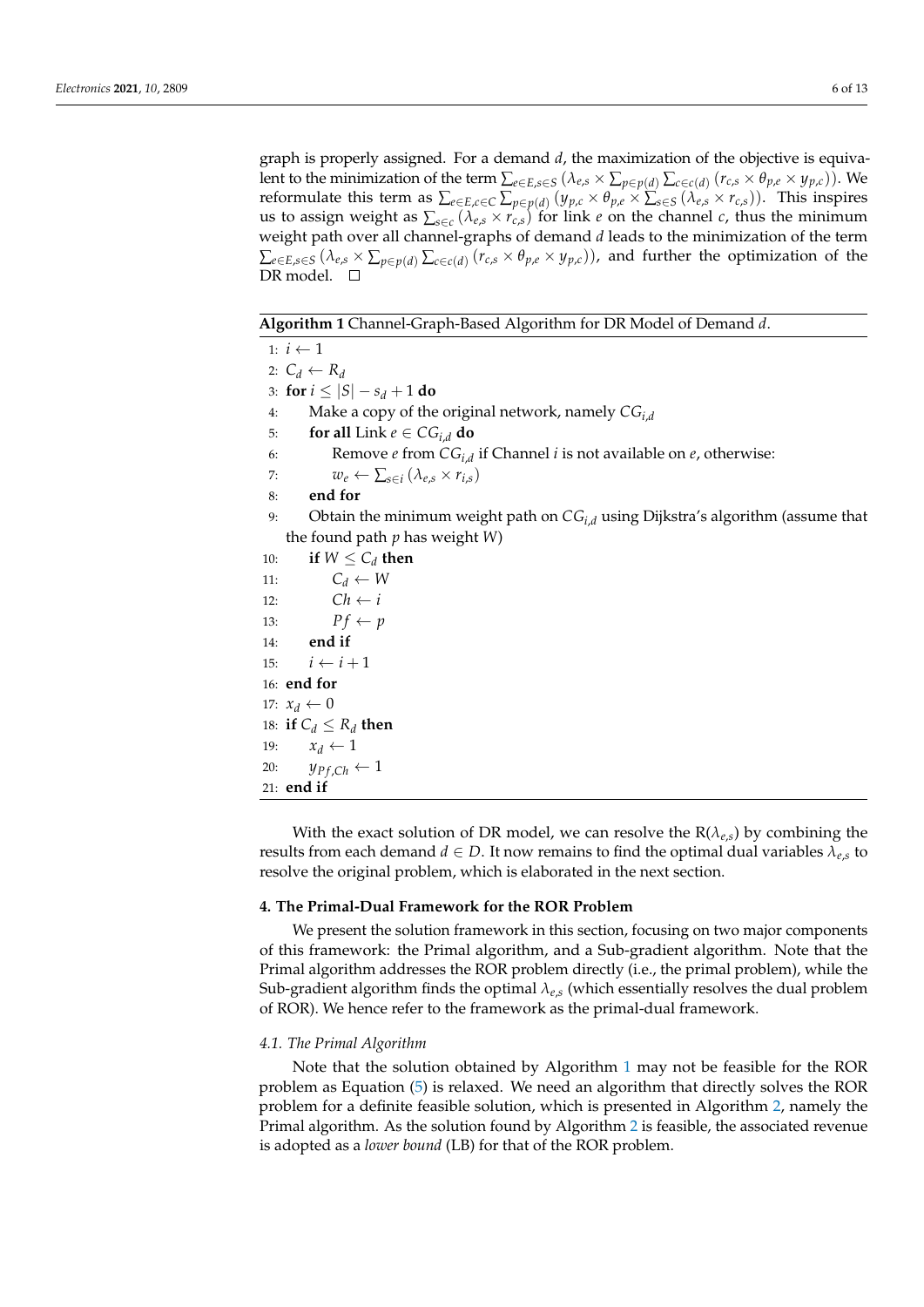<span id="page-7-0"></span>**Algorithm 2** The Primal Algorithm for the ROR Problem.

1: **for all** *d* ∈ *D* **do** 2: **for all**  $e \in CG_{c,d}$ ,  $c \in c(d)$  **do** 3:  $w_{e,c}^d \leftarrow \sum_{s \in c} \lambda_{e,s}$ 4: **end for** 5: **end for** 6: Arrange demands in *D* in descending order based on the value of  $x_d * R_d - C_d$ 7: **for all** *d* ∈ *D* **do** 8:  $W \leftarrow \infty$ 9: **for all** Channel  $c_i \in c(d)$  **do** 10: Obtain the minimum-weight path on the current channel-graph of *d* using Dijkstra's algorithm (assume that the found path *p* has weight *wc*) 11: **if**  $wc \leq W$  **then** 12:  $W \leftarrow wc$ 13:  $P_d^* \leftarrow p$ 14:  $Ch_d^* \leftarrow c_i$ 15: **end if** 16: **end for** 17: **for all** Channel-Graph  $CG_{c',d'}, c' \cap c \neq \emptyset$  do 18: **for all**  $e \in P_d^*$  **do** 19: Remove *e* from  $CG_{c',d'}$ 20: **end for** 21: **end for** 22: **end for**

Following the descending order of  $x_d * R_d - C_d$  (i.e., the revenue found by Algorithm [1\)](#page-6-1), Algorithm [2](#page-7-0) sequentially accepts demands in *D*. In Lines 5–7, we assign the weight  $(w_{e,c}^d)$  of edge *e* on *CGc*,*<sup>d</sup>* as ∑*s*∈*<sup>c</sup> λe*,*<sup>s</sup>* . Note that this weight reflects the extent that the corresponding constraints are violated after the relaxation. The minimum-weight path found (i.e., path  $P_d^*$  along channel  $Ch_d^*$ ) in Lines 7 to 12 attempts to achieve the least violation of the original constraints. As Channel *Ch<sup>d</sup>* \* is planned to be reserved along path *P<sup>d</sup>* \*, we remove corresponding edges from other channel-graphs to prevent the related sub-carriers from being used again in Lines 13 to 15.

#### *4.2. The Sub-Gradient Algorithm for the R Model*

The Sub-gradient Algorithm is an iterative process that is guaranteed to converge to the best dual variable or Lagrange multiplier (i.e., *λe*,*s*) [\[7\]](#page-12-4). The objective of the found solution with a Sub-gradient Algorithm is an *upper bound* (UB) of that of the original problem [\[7\]](#page-12-4). The Sub-gradient Algorithm is reflected in Algorithm [3](#page-8-1) (excluding Line 11). In Algorithm [3,](#page-8-1) *i* is the iteration number. The dual variable in Iteration *i* is denoted as  $\lambda_{e,s}^i$ , and hence the *R* model of the current iteration is denoted as  $R(\lambda_{e,s}^i)$ . In Lines 8 to [1](#page-6-1)0, Algorithm 1 resolves the decomposed  $R(\lambda_{e,s}^i)$  model (i.e., the DR model), and updates UB and/or LB (if better UB and/or LB are found). The dual variables are updated in each iteration by taking the violations of the relaxed constraints of the original model into account in Lines 12 to 13, where *α* is a standard scalar [\[7\]](#page-12-4).

#### *4.3. Summary of the Overall Framework*

The Primal-Dual framework presented in Algorithm [3](#page-8-1) iteratively maintains an upper bound and lower bound for the original ROR problem from the Sub-gradient algorithm and the Primal algorithm, respectively. Line 11 applies the Primal algorithm to obtain a feasible solution to the ROR problem in each iteration. There are two possible stopping criteria (i.e., Line 16): the maximum iteration number (i.e., *MAX*) and the value of  $\Delta = \frac{UB - LB}{LB}$ . The second criteria is reached when the upper bound and lower bound are close enough (e.g.,  $\Delta \leq \varepsilon$ , and  $\varepsilon$  is a small number that can be customized as an input).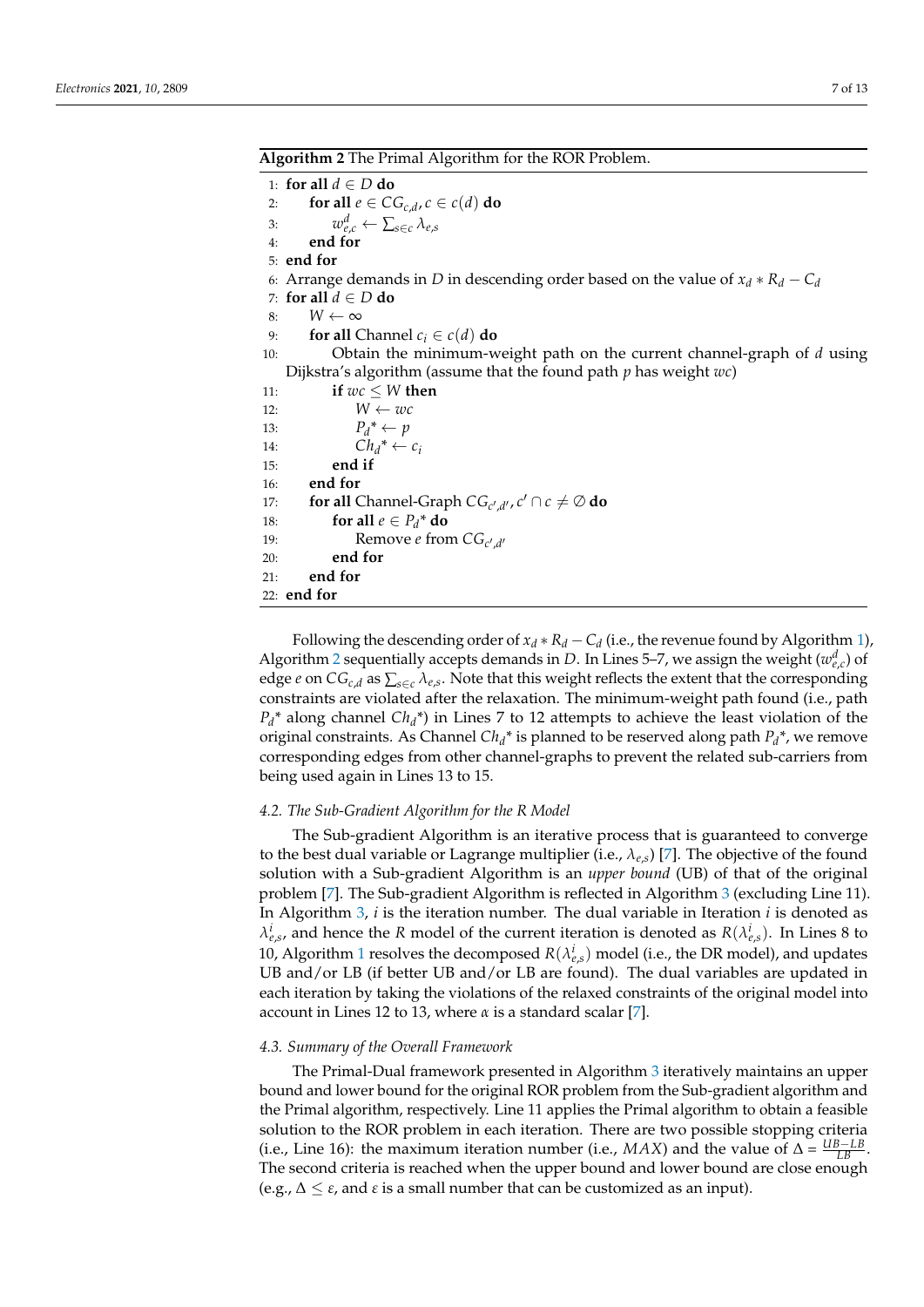It is worth noting that the proposed framework bears a few important merits. First, our framework stays away from *directly* solving any time-prohibitive ILP models (even though it is derived from a channel-based model). Second, our framework avoids exploring the exponential number of potential paths. DR model is exactly solved with the simple Dijkstra's algorithm following a proper link weight assignment (Line 8 of Algorithm [1\)](#page-6-1). Likewise, in the Sub-gradient algorithm, only selected paths in the current iteration (i.e., for which  $y_{p,c}$  = 1) contribute to the updating of the dual variables in Line 13 of Algorithm [3.](#page-8-1) Third, with either stopping criteria in Line 16 of Algorithm [3,](#page-8-1) the obtained solution has a guaranteed closeness to the optimal solution as shown in Theorem 3 below, where *OPT* is the revenue from the optimal solution.

**Theorem 3.** *The framework can obtain a feasible solution with a revenue no less than*  $(1 - \Delta)^*OPT$ .

**Proof of Theorem 3.** First note that the solution found by the Primal algorithm or the one with LB updated in Line 10 of Algorithm [3](#page-8-1) is always *feasible*. We have  $LB \leq RV \leq$ *OPT* ≤ *UB*, where *RV* denotes the obtained revenue from the framework. As *OPT* − *UB* + *LB* ≤ *UB* − *UB* + *LB* = *LB*, we have *RV* ≥ *LB* ≥ *OPT* − *UB* + *LB* =  $(1 - \frac{UB - LB}{OPT})$  \* *OPT* ≥  $(1 - \frac{UB - LB}{LB}) * OPT = (1 - \Delta) * OPT.$ 

<span id="page-8-1"></span>**Algorithm 3** The Primal-Dual Framework for the ROR Problem.

1: **for all**  $e \in E$ ,  $s \in S$  **do** 2:  $\lambda_{e,s}^0 \leftarrow 0$ 3: **end for** 4:  $UB \leftarrow$  Revenue of accommodating all demands 5:  $LB \leftarrow 0$ 6:  $\alpha \leftarrow 1$ 7:  $i \leftarrow 0$ 8: **repeat** 9: Apply Algorithm [1](#page-6-1) to resolve the decomposed  $R(\lambda_{e,s}^i)$  model, and update the UB if needed 10: **if** The solution in the above step is feasible **then** 11: Update the LB if needed 12: **end if** 13: Apply the Primal algorithm, and update the LB if needed 14: **for all**  $e \in E$ ,  $s \in S$  **do** 15:  $\lambda_{e,s}^{i+1} \leftarrow [\lambda_{e,s}^{i} + \alpha * (\sum_{d \in D} \sum_{p \in p(d)} \sum_{c \in c(d)} r_{c,s} \times \theta_{p,e} \times y_{p,c} - 1)]^+$ 16: **end for** 17:  $i \leftarrow i + 1$ 18:  $\alpha \leftarrow \frac{1}{i}$ 19: **until** *i* == *MAX or* ∆ is small enough

#### <span id="page-8-0"></span>**5. Performance Evaluation**

In this section, the proposed framework is evaluated and analyzed. The NSFNET network is used as the network topology with  $|S| = 40$ . The demand set *D* consists of a demand from each node-pair, with  $B_d$  as an integer number uniformly distributed within [1, *x*] (*x* is an integer number) for each demand *d*. For each experiment, average performance based on hundreds of instances (at the same setting) are collected and reported below. Furthermore, the proposed framework does not require an ILP solver such as ILOG CPLEX  $[8]$  as a polynomial-time algorithm (i.e., Algorithm [1\)](#page-6-1) is proposed to address the DR model.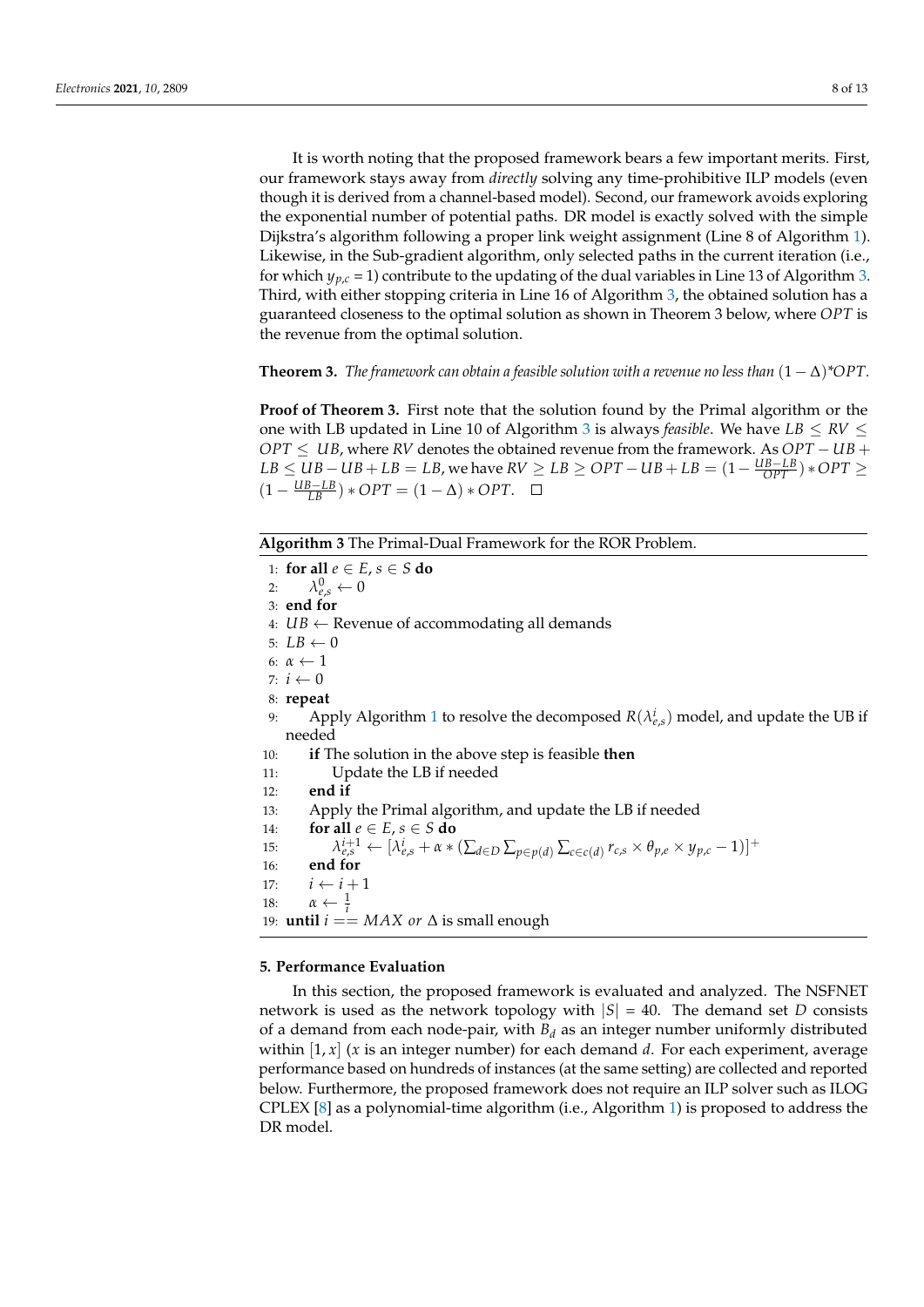#### *5.1. The Impact of the Stopping Criteria*

As we discuss above, we have two stopping criteria: the maximum iteration number, and the closeness of the current solution (i.e.,  $\Delta$ ). We investigate the impact of these two criteria to uncover some insights on the choice of these two parameters.

We first investigate the impact of parameter of  $\Delta$  on computational time in Figure [5](#page-9-0) where the X-axis is the ∆ value and the Y-axis is the computational time needed to achieve the respective  $\Delta$ . Clearly, with the increase of  $\Delta$ , the required computational time decreases as the larger  $\Delta$ s correspond to lower revenues. Approximately, to achieve  $\Delta = 0.05$ , 700 iterations are consumed while less than 100 iterations are needed to achieve  $\Delta = 0.1$ . The best ∆ achieved in Figure [5](#page-9-0) is 0.05. One question arises is: *Do more iterations lead to a further decrease in* ∆*?*. We investigate this problem below.

<span id="page-9-0"></span>![](_page_9_Figure_5.jpeg)

**Figure 5.** ∆ and Computational Time.

Figure [6](#page-9-1) plots the trend of computational time (i.e., the Y-axis) as the number of iterations (i.e., the X-axis) grows. Evidently, it reveals an almost linear increase of time with the growth of the number of iterations. This observation is to be expected. Note that, however, an increasing number of iterations *does not* lead to definite performance improvement based on the labeled  $\Delta$  value in Figure [6.](#page-9-1) When the number of iterations is at the lower end, its increase leads to an evident increase in performance (i.e., the decrease in ∆). When the number of iterations reaches a larger value (e.g., 700 in Figure [5\)](#page-9-0), a further increase does not lead to revenue increase as *λe*,*<sup>s</sup>* already converges to the optimal value. Based on the above discussion, in reality, depending on time-sensitivity and the solution quality requirement, one can trade-off along these two dimensions.

<span id="page-9-1"></span>![](_page_9_Figure_8.jpeg)

**Figure 6.** Iteration Number and Computational Time.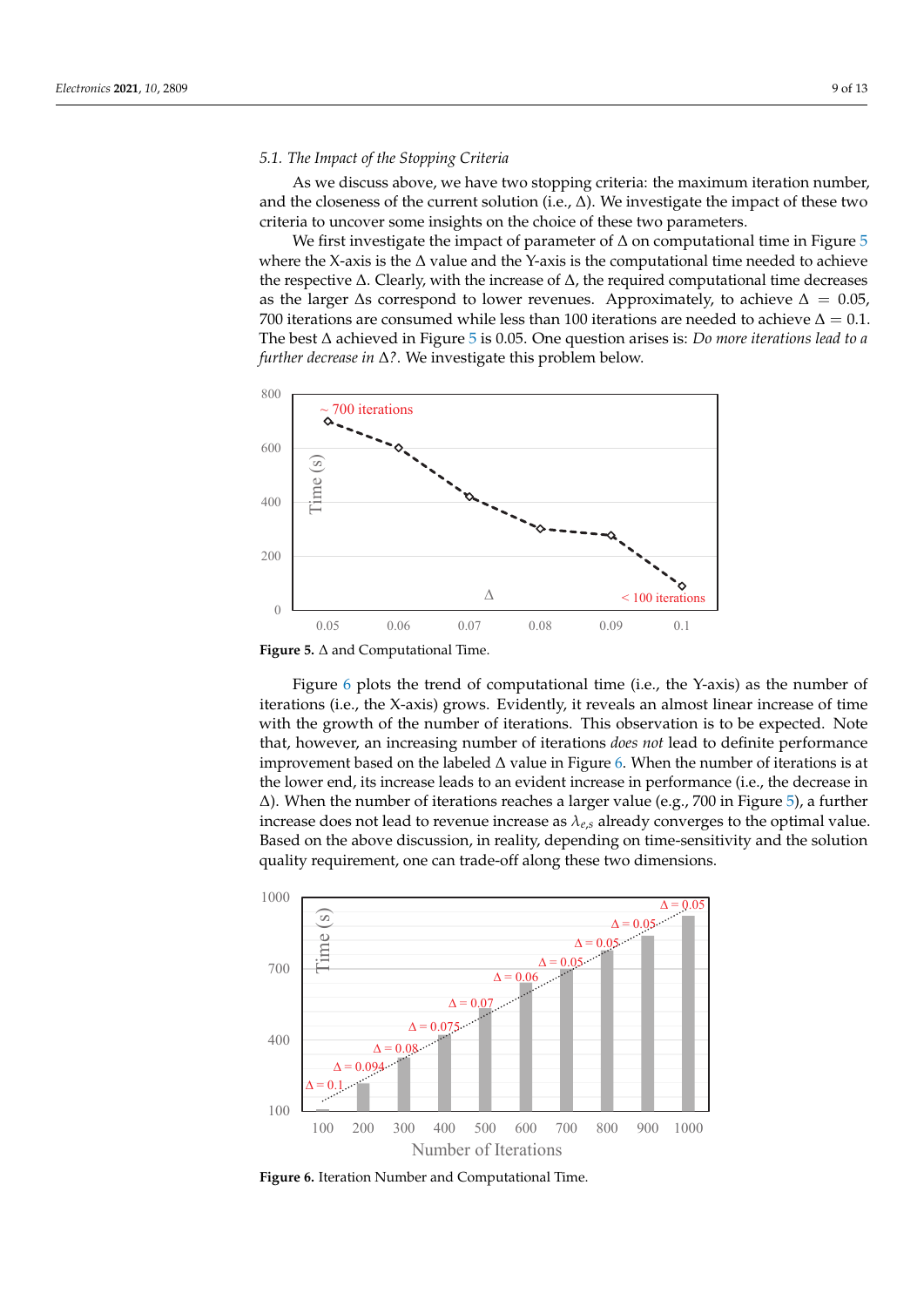#### *5.2. Performance in Revenue*

We further study the performance of the proposed framework by examining the achieved revenue, and the SPSR (Shortest Path with Maximum Spectrum Reuse) and BLSA (Balanced Load Spectrum Assignment) algorithms (which are commonly adopted as benchmark algorithms in the literature) from [\[4\]](#page-12-1) are used for comparison. The major difference between SPSR and BLSA lies in the routing: the shortest-path routing is used in the former; and load-balanced routing is used in the latter. The maximum iteration number (i.e., *MAX*) is set to be 700. The performance comparison is shown in Figure [7](#page-10-1) where the X-axis of Figure [7](#page-10-1) corresponds to *x* or the maximum value for demands between node-pairs and the Y-axis shows the revenue by setting  $R_d = B_d$  for each demand *d*. In Figure [7,](#page-10-1) PD(n) represents the proposed Primal-Dual framework when setting ∆ ≤ *n*. UB refers to the upper bound that is obtained by the Sub-gradient algorithm (while LB matches the respective revenue from PD(n) solution). From Figure [7,](#page-10-1) with a light traffic load (e.g., *x* ≤ 8), all schemes demonstrate a similar performance as all requests are accommodated with all schemes. With the increase of the load, the proposed schemes achieve higher revenue than that of BLSA and SPSR. The performance difference even enlarges with the further increase of traffic load. The PD(0.05) scheme apparently outperforms the PD(0.1) scheme in most cases at the expense of a possible longer computational time.

<span id="page-10-1"></span>![](_page_10_Figure_4.jpeg)

**Figure 7.** Revenue Comparisons.

#### <span id="page-10-0"></span>**6. Related Work**

The Routing and Spectrum Allocation (RSA) problem shares similarity with the Routing and Wavelength Assignment (RWA) problem in WDM networks. The latter has been extensively studied in the literature (see, e.g., [\[9](#page-12-6)[–14\]](#page-12-7)), however, the solutions to RWA problem cannot be applied to RSA due to two major reasons. First, in RWA, a traffic demand is typically accommodated as a lightpath at the granular of individual wavelength. In SLICE networks, however, one may have to allocate a group of *consecutive* sub-carriers [\[2\]](#page-11-1). Second, RWA problem is guard-band-oblivious since guard-bands are predetermined and fixed in WDM networks. In the RSA problem, however, guard-bands between lightpaths have to be determined at run time [\[4\]](#page-12-1).

After being introduced by a group of pioneering work [\[2](#page-11-1)[,4](#page-12-1)[,15](#page-12-8)[,16\]](#page-12-9), there have been extensive studies on the RSA problem [\[17\]](#page-12-10). We classify those solutions based on two different criteria. According to the nature of the adopted methodologies, those solutions can be broadly classified into two categories. First, optimal ILP-based approaches that provide exact solutions to the RSA problem, which can be further divided into three types: link-based models [\[4\]](#page-12-1), path-based models [\[15\]](#page-12-8), and channel-based models [\[5\]](#page-12-2). ILP models typically are limited to small size RSA problem instances due to the prohibitive computational time. Second, non-optimal solutions to the RSA problem, which include heuristic algorithm and meta-heuristic algorithms. Non-optimal solutions typically divide the rout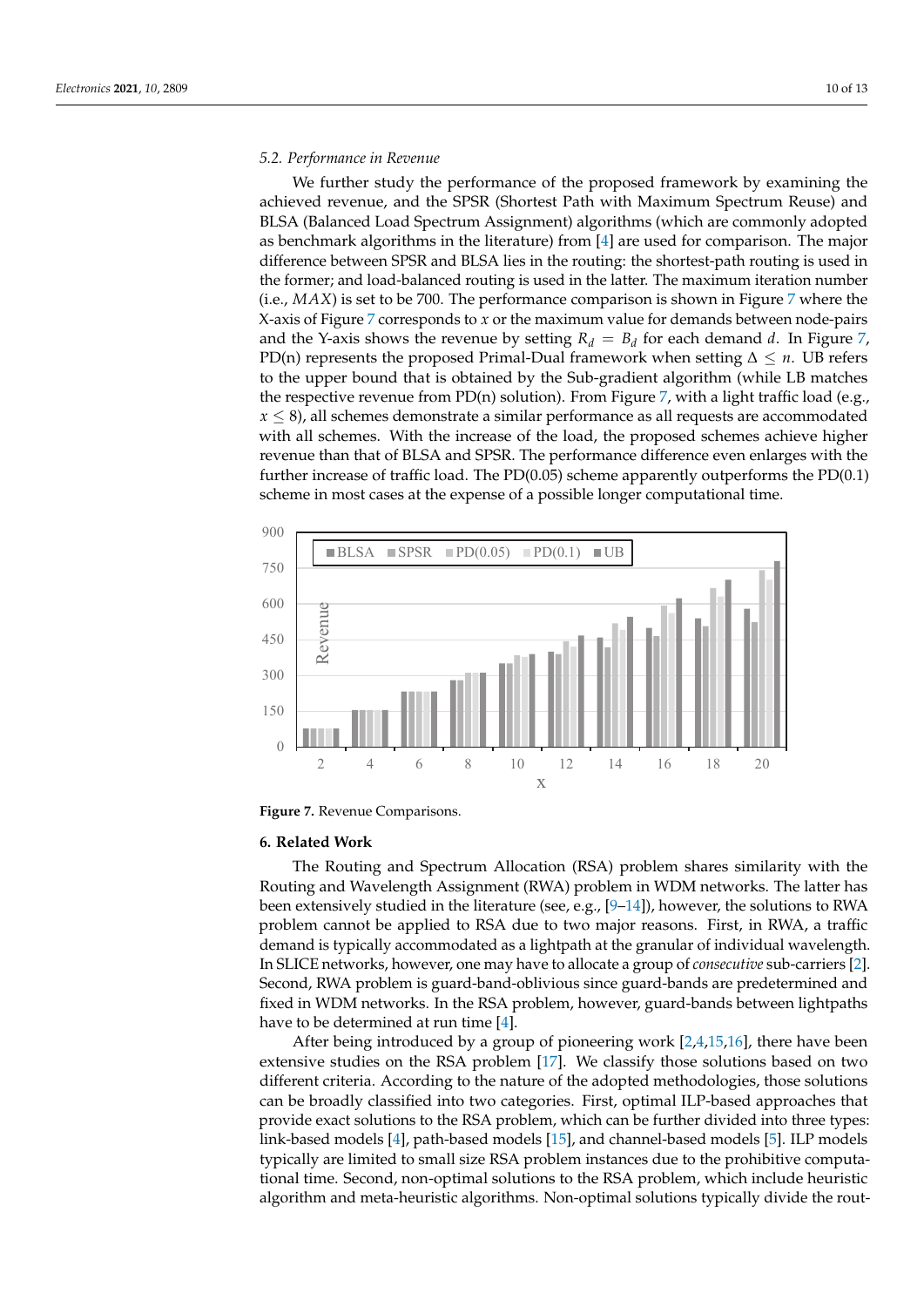ing and spectrum allocation process into two sub-problems (i.e., routing sub-problem, and spectrum allocation sub-problem) and solves the two problems in sequence [\[4,](#page-12-1)[18\]](#page-12-11). Meta-heuristic approaches employ varieties of methodologies including tabu-search [\[19\]](#page-12-12), differential evolution [\[20,](#page-12-13)[21\]](#page-12-14), ant colony optimization [\[21\]](#page-12-14), bee colony optimization [\[22\]](#page-12-15), Genetic algorithm [\[18\]](#page-12-11), as well as AI/ML (Artificial Intelligence/Machine Learning) techniques (e.g., [\[23,](#page-12-16)[24\]](#page-12-17), and see [\[25\]](#page-12-18) for a comprehensive discussion). The main drawback of heuristic/meta-heuristic algorithms is the lack of a guaranteed closeness to the optimal solution. These limitations of existing approaches partially motivated this work.

Alternatively, we can classify the RSA problem based on the employed physical constraints, resulting in many variations of the RSA problem. When the modulation level of the signal is introduced to RSA, the resulting problem is referred to as the RMLSA (Routing, Modulation Level, and Spectrum Allocation) problem [\[26](#page-12-19)[–28\]](#page-12-20). The study in [\[29\]](#page-12-21) in fact further incorporated the consideration of signal regeneration in RMLSA (as well as survivability). When physical layer security (e.g., eavesdropping) is taken into account, the resulting RSA problem adds in security-awareness [\[30\]](#page-12-22). The RSA problem can also consider the physical layer power spectral density [\[31\]](#page-13-0). With the emerging of Space Division Multiplexing (SDM) technologies, the RSA variant further addresses the assignment of fiber cores, which is referred to as the Routing, Modulation, Spectrum, and Core Allocation (RMSCA) problem in this context [\[32](#page-13-1)[–34\]](#page-13-2). RSA can also be studied under other assumptions including: RSA for multi-cast traffic [\[35\]](#page-13-3), RSA allowing delayed decision [\[36\]](#page-13-4), and RSA with the presence of multiple fibers [\[37\]](#page-13-5), to name a few. It is worth mentioning that the RSA problem overlaps with the Optical Virtual Network Embedding (OVNE) problem in SLICE networks [\[6](#page-12-3)[,38–](#page-13-6)[40\]](#page-13-7). The OVNE problem contains an instance of the RSA problem in the link mapping process where bandwidth requests between virtual nodes are instantiated as lightpaths of SLICE networks. The framework presented in this work mainly addresses the baseline RSA problem, and extensions to the above variations of the RSA problem will be explored in the future.

#### <span id="page-11-2"></span>**7. Conclusions**

It is important to study the fundamental Routing and Spectrum (RSA) problem in Spectrum-sliced Elastic Optical Path (SLICE) networks. Despite extensive literature on this topic, the search continues for a solution that avoids the extensive computational time in Integer Linear Programming (ILP) models and addresses the lack of guarantee on solution quality in heuristic/meta-heuristic solutions for RSA. In this paper, we propose a novel primal-dual solution framework to the RSA problem. Our framework iteratively maintains an upper bound (UB) (based on the relaxation and decomposition of a channel-based model) and a lower bound (from a proposed Primal algorithm) for the problem, resulting a nearoptimal solution with *a per-instance guarantee* on its closeness to the optimal solution. In our future work, we plan to extend the proposed framework to take other important aspects of a SLICE network design such as the modulation level/signal reachability, survivablity, and network virtualization into account.

**Author Contributions:** The article was conceived and structured by Y.W., C.L., Q.H. and M.J. Y.W., C.L. and M.J. conceived the model and performed analysis. J.F. performed simulations. Y.W., C.L. and Q.H. wrote the paper. All authors have read and agreed to the published version of the manuscript.

**Funding:** This research received no external funding.

**Conflicts of Interest:** The authors declare no conflict of interest.

#### **References**

- <span id="page-11-0"></span>1. Jinno, M.; Takara, H.; Kozichi, B. Dynamic Optical Mesh Networks: Drivers, challenges, and solutions for the future. In Proceedings of the ECOC, Vienna, Austria, 20–24 September 2009; pp. 1–5.
- <span id="page-11-1"></span>2. Jinno, M.; Takara, H.; Kozichi, B.; Tsukishima, Y.; Sone, Y. Spectrum-Efficient and Scalable Elastic Optical Path Network: Architecture, Benefits, and Enabling Technologies. *IEEE Commun. Mag.* **2009**, *47*, 66–73. [\[CrossRef\]](http://doi.org/10.1109/MCOM.2009.5307468)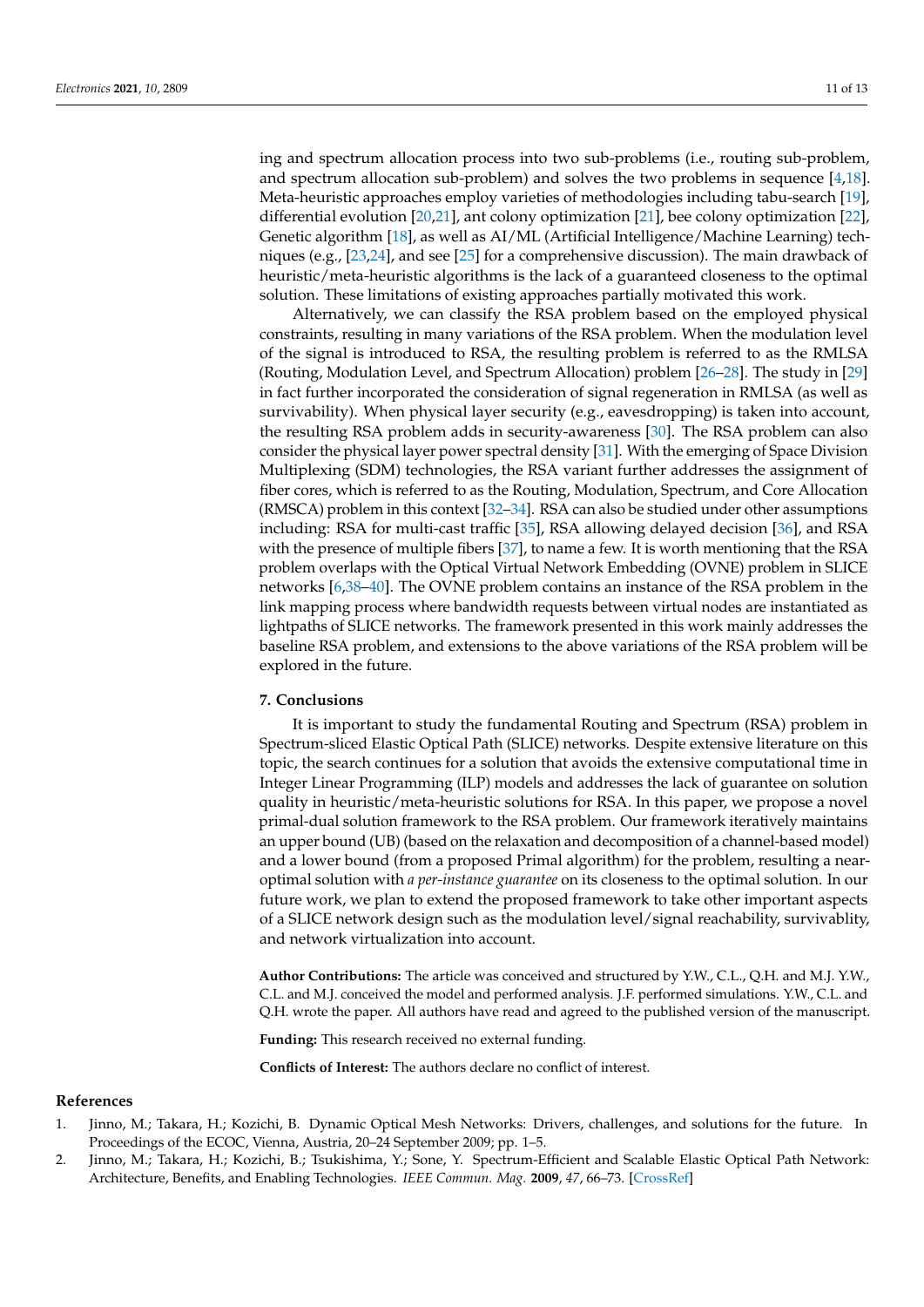- <span id="page-12-0"></span>3. Jinno, M.; Kozichi, B.; Takara, H.; Watanabe, A.; Sone, Y.; Tanaka, T.; Hirano, A. Distance-Adaptive Spectrum Resource Allocation in Spectrum-sliced Elastic Optical Path Network. *IEEE Commun. Mag.* **2010**, *48*, 138–145. [\[CrossRef\]](http://dx.doi.org/10.1109/MCOM.2010.5534599)
- <span id="page-12-1"></span>4. Wang, Y.; Cao, X.; Pan, Y. A study of the routing and spectrum allocation in the SLICE network. In Proceedings of the IEEE INFOCOM, Shanghai, China, 10–15 April 2011; pp. 1–9.
- <span id="page-12-2"></span>5. Velasco, L.; Klinkowski, M.; Ruiz, M.; Comellas, J. Modeling the Routing and Spectrum Allocation Problem for Flexgrid Optical Networks. *Photonic Netw. Commun.* **2012**, *24*, 177–186. [\[CrossRef\]](http://dx.doi.org/10.1007/s11107-012-0378-7)
- <span id="page-12-3"></span>6. Wang, Y.; Hu, Q. A Path Growing Approach to Optical Virtual Network Embedding in SLICE Networks. *J. Light. Technol.* **2021**, *39*, 2253–2262. [\[CrossRef\]](http://dx.doi.org/10.1109/JLT.2020.3047713)
- <span id="page-12-4"></span>7. Ahuja, R.K.; Magnanti, T.L.; Orlin, J.B. *Network Flows: Theory, Algorithms, and Applications*; Prentice Hall: Hoboken, NJ, USA, 1993.
- <span id="page-12-6"></span><span id="page-12-5"></span>8. ILOG CPLEX. Available online: <https://www.ibm.com/analytics/cplex-optimizer/> (accessed on 4 September 2021). 9. Chlamtac, I.; Ganz, A.; Karmi, G. Lightpath communications: An approach to high bandwidth optical WAN's. *IEEE Trans. Commun.* **1992**, *40*, 1171–1182. [\[CrossRef\]](http://dx.doi.org/10.1109/26.153361)
- 10. Subramaniam, S.; Azizoglu, M.; Somani, A.K. All-optical networks with sparse wavelength conversion. *IEEE/ACM Trans. Netw.* **1996**, *4*, 544–547. [\[CrossRef\]](http://dx.doi.org/10.1109/90.532864)
- 11. Baroni, S.; Bayvel, P. Wavelength Requirements in Arbitrarily Connected Wavelength-Routed Optical Networks. *IEEE J. Light. Technol.* **1997**, *15*, 242–251. [\[CrossRef\]](http://dx.doi.org/10.1109/50.554330)
- 12. Baroni, S. Routing and Wavelength Allocation in WDM Optical Networks. Ph.D. Thesis, Department of Electrionic and Electrical Engineering, University College London, London, UK, 1998.
- 13. Gerstel, O.; Sasaki, G.; Kutten, S.; Ramaswami, R. Worst-case Analysis of Dynamic Wavelength Allocation in Optical Networks. *IEEE Trans. Netw.* **1999**, *7*, 833–845. [\[CrossRef\]](http://dx.doi.org/10.1109/90.811449)
- <span id="page-12-7"></span>14. Zang, H.; Jue, J.; Mukherjee, B. A review of routing and wavelength assignment approaches for wavelength-routed optical WDM networks. *Opt. Netw. Mag.* **2000**, *1*, 47–60.
- <span id="page-12-8"></span>15. Christodoulopoulos, K.; Tomkos, I.; Varvarigos, E. Routing and Spectrum Allocation in OFDM-based Optical Networks with Elastic Bandwidth Allocation. In Proceedings of the IEEE GLOBECOM, Miami, FL, USA, 6–10 December 2010; pp. 1–6.
- <span id="page-12-9"></span>16. Klinkowski, M.; Walkowiak, K. Routing and Spectrum Assignment in Spectrum Sliced Elastic Optical Path Network. *IEEE Commun. Lett.* **2011**, *15*, 884–886. [\[CrossRef\]](http://dx.doi.org/10.1109/LCOMM.2011.060811.110281)
- <span id="page-12-10"></span>17. Chatterjee, B.C.; Sarma, N.; Oki, E. Routing and Spectrum Allocation in Elastic Optical Networks: A Tutorial. *IEEE Commun. Surv. Tutor.* **2015**, *17*, 1776–1800. [\[CrossRef\]](http://dx.doi.org/10.1109/COMST.2015.2431731)
- <span id="page-12-11"></span>18. Dinarte, H.A.; Correia, B.V.; Chaves, D.A.; Almeida, R.C. Routing and spectrum assignment: A metaheuristic for hybrid ordering selection in elastic optical networks. *Comput. Netw.* **2021**, *197*, 108287. [\[CrossRef\]](http://dx.doi.org/10.1016/j.comnet.2021.108287)
- <span id="page-12-12"></span>19. Goścień, R.; Klinkowski, M.; Walkowiak, K. A tabu search algorithm for routing and spectrum allocation in elastic optical networks. In Proceedings of the 2014 16th International Conference on Transparent Optical Networks (ICTON), Graz, Austria, 6–10 July 2014; pp. 1–4.
- <span id="page-12-13"></span>20. Lezama, F.; Castañón, G.; Sarmiento, A.M.; Martins, I.B. Routing and spectrum allocation in flexgrid optical networks using differential evolution optimization. In Proceedings of the 2014 16th International Conference on Transparent Optical Networks (ICTON), Graz, Austria, 6–10 July 2014; pp. 1–4.
- <span id="page-12-14"></span>21. Lezama, F.; Martínez-Herrera, A.F.; Castañón, G.; Del-Valle-Soto, C.; Sarmiento, A.M.; de Cote, E.M. Solving routing and spectrum allocation problems in flexgrid optical networks using pre-computing strategies. *Photonic Netw. Commun.* **2021**, *41*, 17–35. [\[CrossRef\]](http://dx.doi.org/10.1007/s11107-020-00918-4)
- <span id="page-12-15"></span>22. Marković, G.Z. Routing and spectrum allocation in elastic optical networks using bee colony optimization. *Photonic Netw. Commun.* **2017**, *34*, 356–374. [\[CrossRef\]](http://dx.doi.org/10.1007/s11107-017-0706-z)
- <span id="page-12-16"></span>23. Chen, X.; Li, B.; Proietti, R.; Lu, H.; Zhu, Z.; Yoo, S.J.B. DeepRMSA: A Deep Reinforcement Learning Framework for Routing, Modulation and Spectrum Assignment in Elastic Optical Networks. *J. Light. Technol.* **2019**, *37*, 4155–4163. [\[CrossRef\]](http://dx.doi.org/10.1109/JLT.2019.2923615)
- <span id="page-12-17"></span>24. Salani, M.; Rottondi, C.; Tornatore, M. Routing and Spectrum Assignment Integrating Machine-Learning-Based QoT Estimation in Elastic Optical Networks. In Proceedings of the IEEE INFOCOM 2019—IEEE Conference on Computer Communications, Paris, France, 29 April–2 May 2019; pp. 1738–1746. [\[CrossRef\]](http://dx.doi.org/10.1109/INFOCOM.2019.8737413)
- <span id="page-12-18"></span>25. Gu, R.; Yang, Z.; Ji, Y. Machine learning for intelligent optical networks: A comprehensive survey. *J. Netw. Comput. Appl.* **2020**, *157*, 102576. [\[CrossRef\]](http://dx.doi.org/10.1016/j.jnca.2020.102576)
- <span id="page-12-19"></span>26. Christodoulopoulos, K.; Tomkos, I.; Varvarigos, E.A. Elastic Bandwidth Allocation in Flexible OFDM-Based Optical Networks. *J. Light. Technol.* **2011**, *29*, 1354–1366. [\[CrossRef\]](http://dx.doi.org/10.1109/JLT.2011.2125777)
- 27. Garrido, C.; Leiva, A.; Beghelli, A. A RMLSA algorithm with modulation format conversion at intermediate nodes. In Proceedings of the 2017 19th International Conference on Transparent Optical Networks (ICTON), Girona, Spain, 2–6 July 2017; pp. 1–4.
- <span id="page-12-20"></span>28. Costa, L.R.; Drummond, A.C. New Distance-Adaptive Modulation Scheme for Elastic Optical Networks. *IEEE Commun. Lett.* **2017**, *21*, 282–285. [\[CrossRef\]](http://dx.doi.org/10.1109/LCOMM.2016.2624288)
- <span id="page-12-21"></span>29. Guo, H.; Li, Y.; Li, L.; Shen, G. Adaptive Modulation and Regeneration-Aware Routing and Spectrum Assignment in SBPP-Based Elastic Optical Networks. *IEEE Photonics J.* **2017**, *9*, 1–15. [\[CrossRef\]](http://dx.doi.org/10.1109/JPHOT.2017.2685418)
- <span id="page-12-22"></span>30. Savva, G.; Manousakis, K.; Ellinas, G. Eavesdropping-Aware Routing and Spectrum/Code Allocation in OFDM-Based EONs Using Spread Spectrum Techniques. *J. Opt. Commun. Netw.* **2019**, *11*, 409–421. [\[CrossRef\]](http://dx.doi.org/10.1364/JOCN.11.000409)